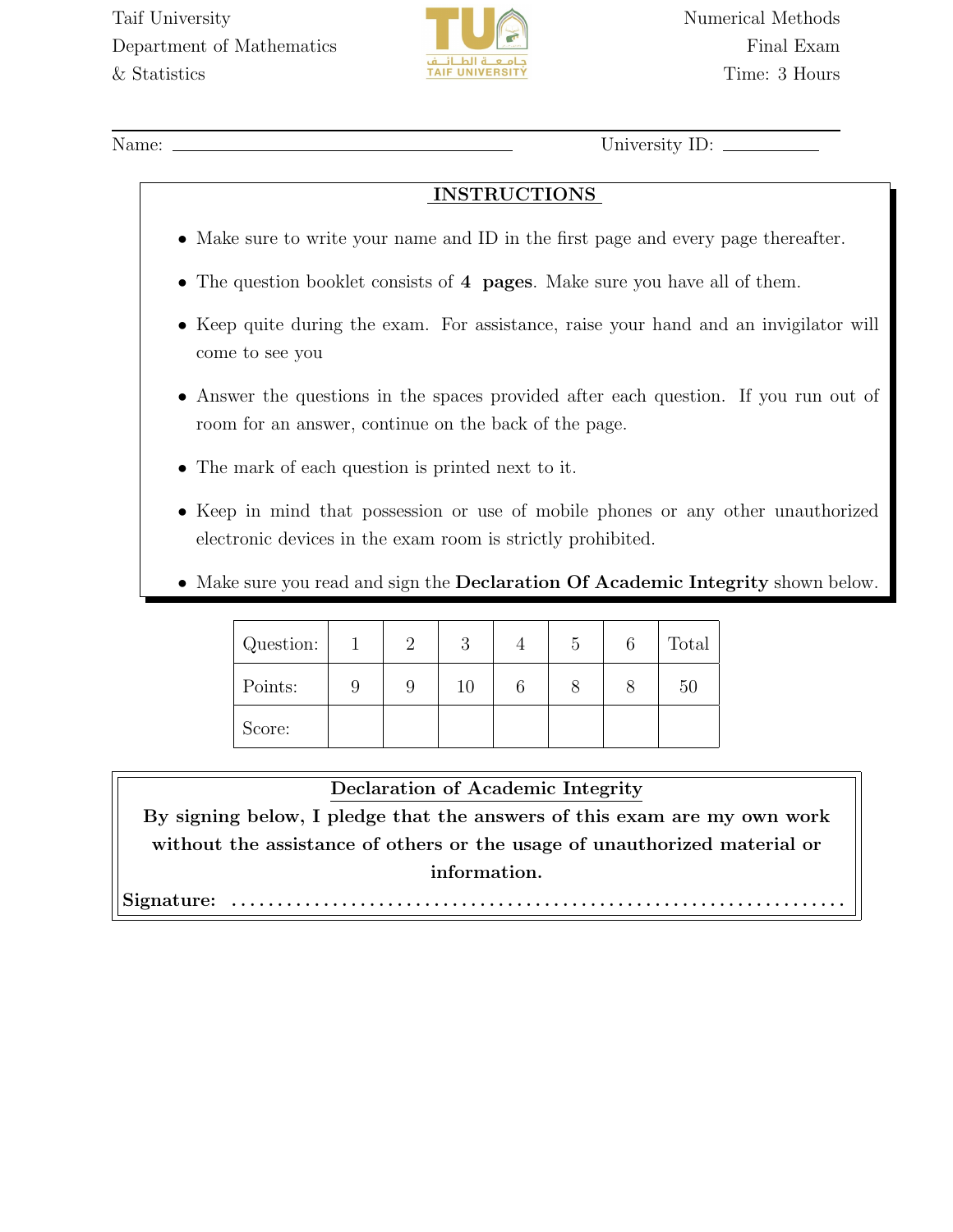|                               | 1. Answer the following                                                              |
|-------------------------------|--------------------------------------------------------------------------------------|
|                               | (a) Choose the correct answer of the following                                       |
| $\vert 1 \vert$               | (a) If $x = 2$ and $y = 5$ , then $x + y$<br>A. 2 B. 7 C. 21 D. 1                    |
| $\mathbf{1}$                  | (b) If $x = 12$ and $y = 5$ , then $x + y$<br>A. 17<br><b>B.</b> 7<br>C. 21<br>D. 1  |
| $\overline{2}$                | (c) Who invented the pencil $\bigcirc$ Me<br>You<br>They<br>Him<br>Socrates<br>$($ ) |
| 2                             | (d) If $f(x) = \sin(x)$ , then $f'(x) =$                                             |
|                               | (e) True or False                                                                    |
| $\overline{2}$<br>$\mathbf 1$ | $(a)$ __ The world is all that is the case.<br>$(b) \_\_$ My favorite color is blue. |
|                               | 2. Let $f(x) = \sin(x) + x^2$                                                        |
| $\overline{4}$                | (a) Compute $\frac{df}{dx}$ .                                                        |
|                               |                                                                                      |
|                               |                                                                                      |
|                               |                                                                                      |
|                               |                                                                                      |
|                               |                                                                                      |
| $\bf 5$                       | (b) Compute $\int_0^1 f(x) dx$ .                                                     |
|                               |                                                                                      |
|                               |                                                                                      |
|                               |                                                                                      |
|                               |                                                                                      |
|                               |                                                                                      |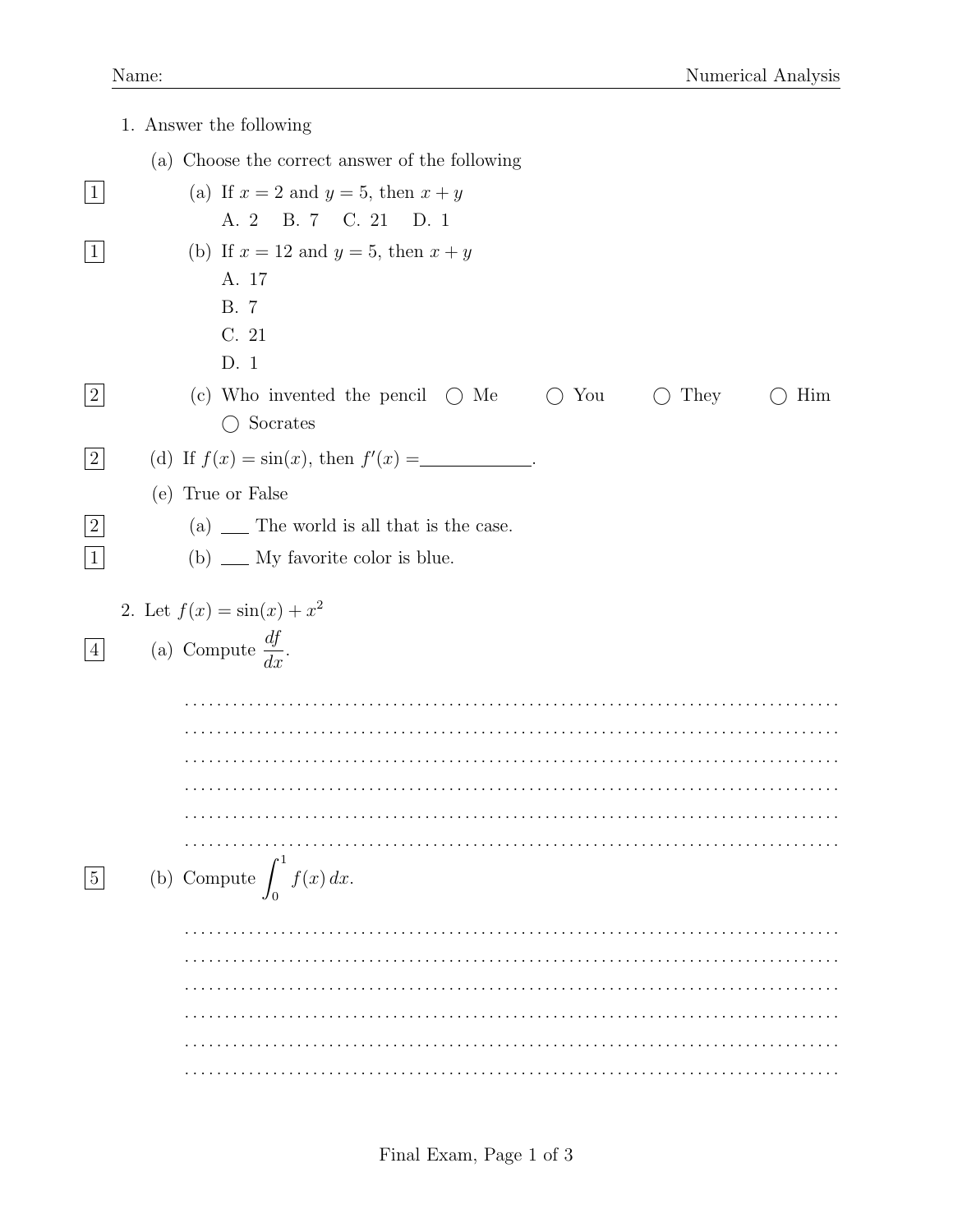|  |  |  |  |  | $\boxed{10}$ 3. Describe the effect of error propagation on numerical results. |  |  |  |
|--|--|--|--|--|--------------------------------------------------------------------------------|--|--|--|
|--|--|--|--|--|--------------------------------------------------------------------------------|--|--|--|

| 3          | 4. (a) What do you do with $f(x) = x$ ?            |  |
|------------|----------------------------------------------------|--|
|            |                                                    |  |
|            |                                                    |  |
|            |                                                    |  |
|            |                                                    |  |
|            |                                                    |  |
|            |                                                    |  |
|            |                                                    |  |
|            |                                                    |  |
|            |                                                    |  |
|            |                                                    |  |
|            |                                                    |  |
|            |                                                    |  |
| $\sqrt{3}$ | (b) Is your answer different if $f(x) = \tan(x)$ ? |  |
|            |                                                    |  |
|            |                                                    |  |
|            |                                                    |  |
|            |                                                    |  |
|            |                                                    |  |
|            |                                                    |  |
|            |                                                    |  |